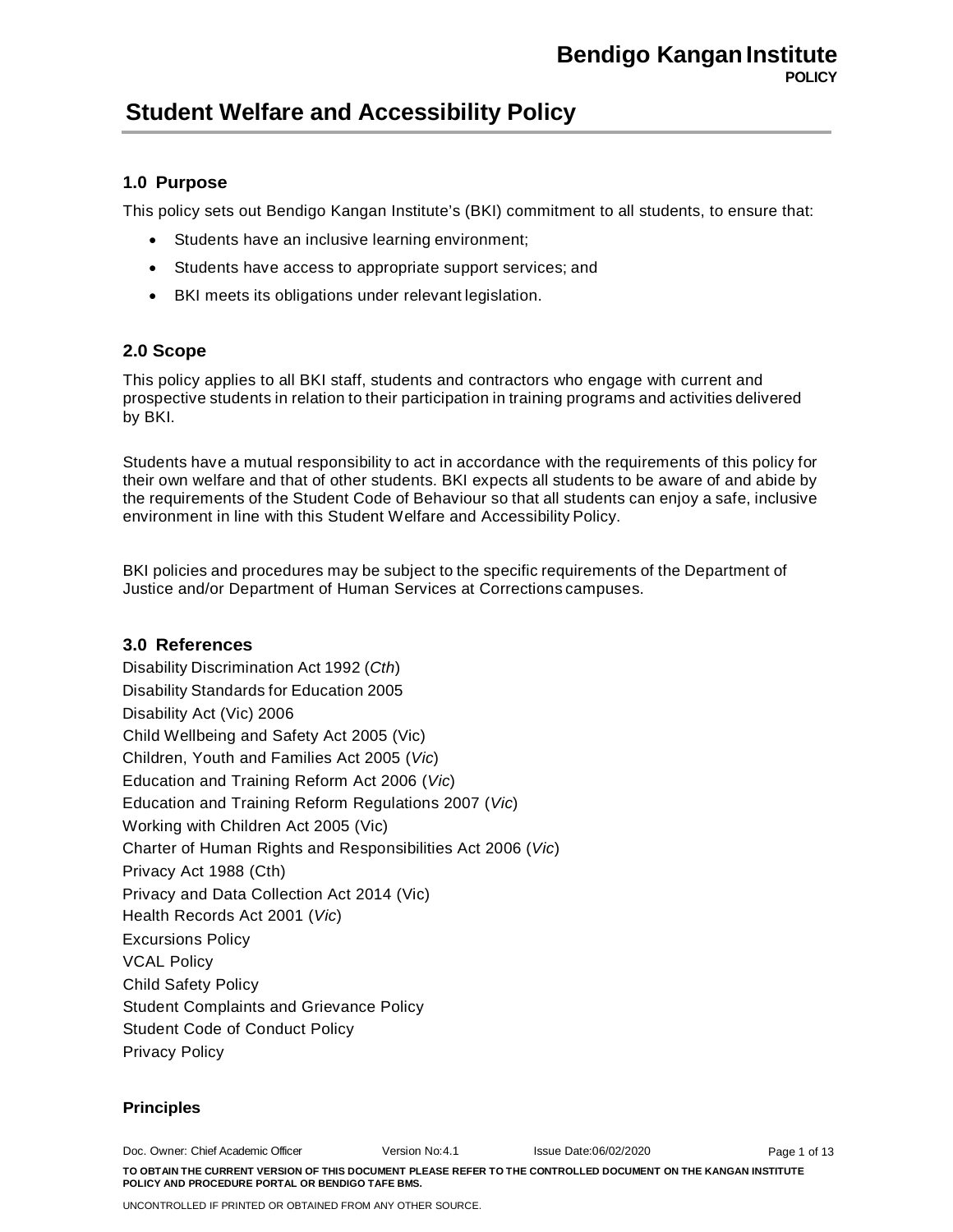This policy is underpinned by the principles of

- Equality
- Democracy and the rule of law
- Dignity and Self-Determination (Choice)
- Diversity
- Non-Discrimination
- Equal rights for all before the law
- freedom of religion
- freedom of speech and association
- the values of openness and tolerance

These principles collectively protect and promote the rights and responsibilities of all students to:

- Be respected and valued for who they are.
- Have the same opportunities and responsibilities as all other members of the Institute learning community.
- Exercise choice and have control over their education.
- Have equitable access to a range of services to support quality of learning.

### **5.0 Policy Statement**

BKI is committed to ensuring the care, safety and welfare of all students, in accordance with regulatory requirements. BKI strives to provide students an equitable, inclusive, respectful learning environment that is:

- Free of bullying in any form, harassment, discrimination, and injuries.
- A safe environment.
- Structured to provide feedback and respond to any concerns raised.

Students have a right to:

- An environment that is supportive of their continued learningoutcomes,
- Knowledge of what their participation and attendance requirementsare,
- An understanding of how issues will be managed if they arise.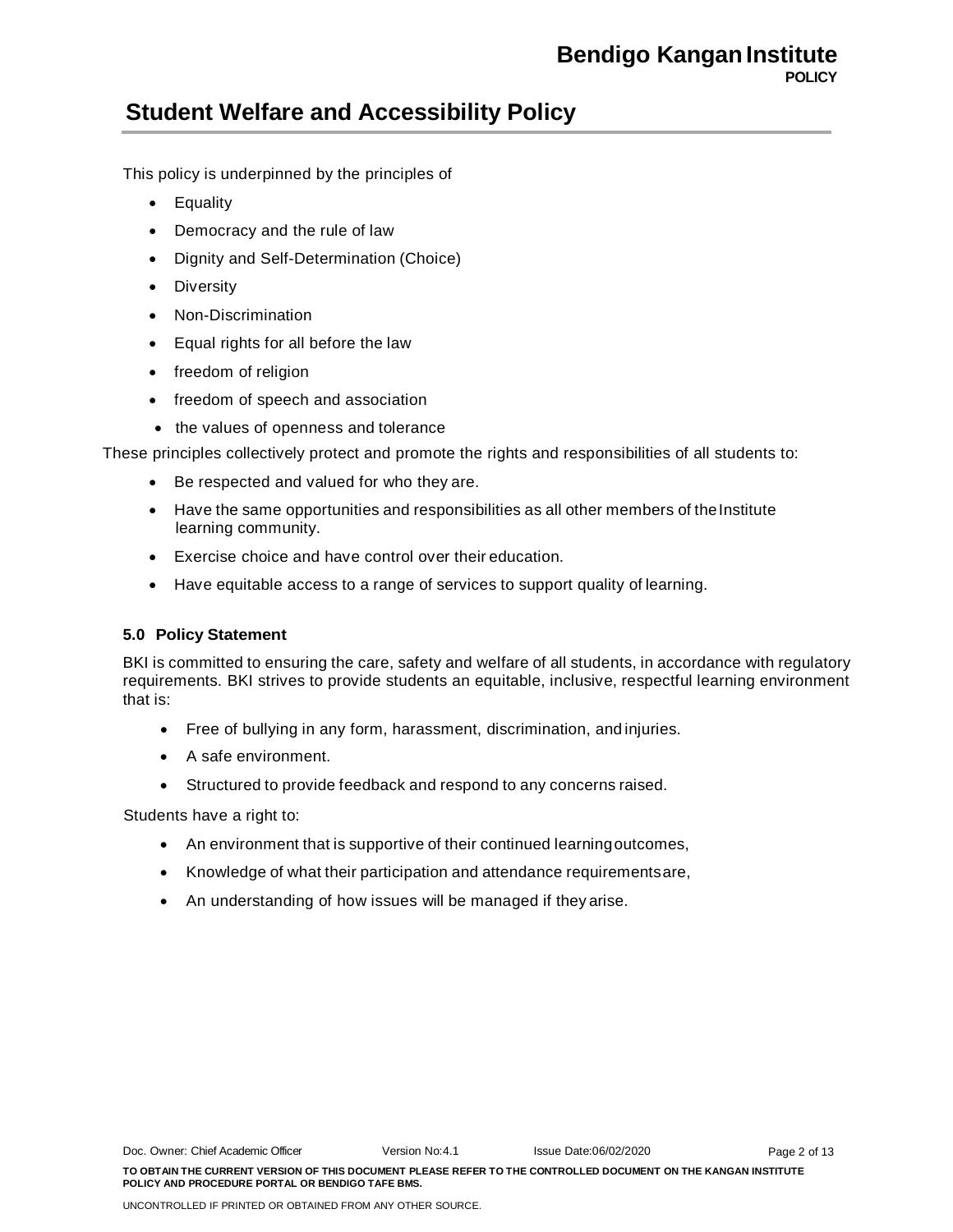### **5.1 Accessibility for all students**

BKI endorses the right of all students to access its programs, services and facilities and to learn in an environment free from discrimination caused by harassment or victimisation on the grounds of disability.

We will identify and respond to individual learning styles and learning needs to promote and support positive learning experiences and individual success.

As far as possible, BKI will ensure that students with a disability are:

- Able to enrol, participateand use the services on the same basis as students without a disability
- Provided with the necessary reasonable adjustments to do so wherever possible.

We acknowledge that an individual may not be admitted to a particular course of learning if it is reasonably determined that:

- The student could not meet entry requirements and/or successfully participate even with reasonable adjustments in place
- Requires extra services or facilities which cannot be made available,or
- It causes unjustifiable hardship to the Institute
- There is a risk of injury to that individual or others and it is not reasonable to take that risk.

We recognise that budgetary and facility constraints may govern the extent to which this policy can be fully implemented.

BKI has Disability Liaison Officers who are able to assist students with disabilities and provide support to both students and teachers in order to achieve learning outcomes. BKI Disability Liaison Officers can provide a variety of services such as those listed below;

- Assessment of support needs
- Assistance with application and enrolment
- Organising direct learning support e.g. note takers, tutors, interpreters
- Negotiating alternate assessment
- Indirect Learning support e.g. advocacy
- Consultation with staff about services and provision of resources
- Referral to services within BKI and external organisations

BKI will comply with the Federal Disability Discrimination Act 1992, the Disability Standards for Education 2005 and the Disability Act 2006 (Vic).

This policy is in keeping with BKI's Student Welfare and Accessibility Procedure.

### **5.1.1Student Welfare and Child Safety**

BKI is committed to ensuring student welfare. A variety of services can be accessed by students in order to facilitate and support them in their learning.

Doc. Owner: Chief Academic Officer Version No:4.1 Issue Date:06/02/2020 **TO OBTAIN THE CURRENT VERSION OF THIS DOCUMENT PLEASE REFER TO THE CONTROLLED DOCUMENT ON THE KANGAN INSTITUTE POLICY AND PROCEDURE PORTAL OR BENDIGO TAFE BMS.** Page 3 of 13 BKI has in place policies and procedures that support the care, safety and welfare of all its students and acknowledges that it owes a duty of care to its students. Students should not be

UNCONTROLLED IF PRINTED OR OBTAINED FROM ANY OTHER SOURCE.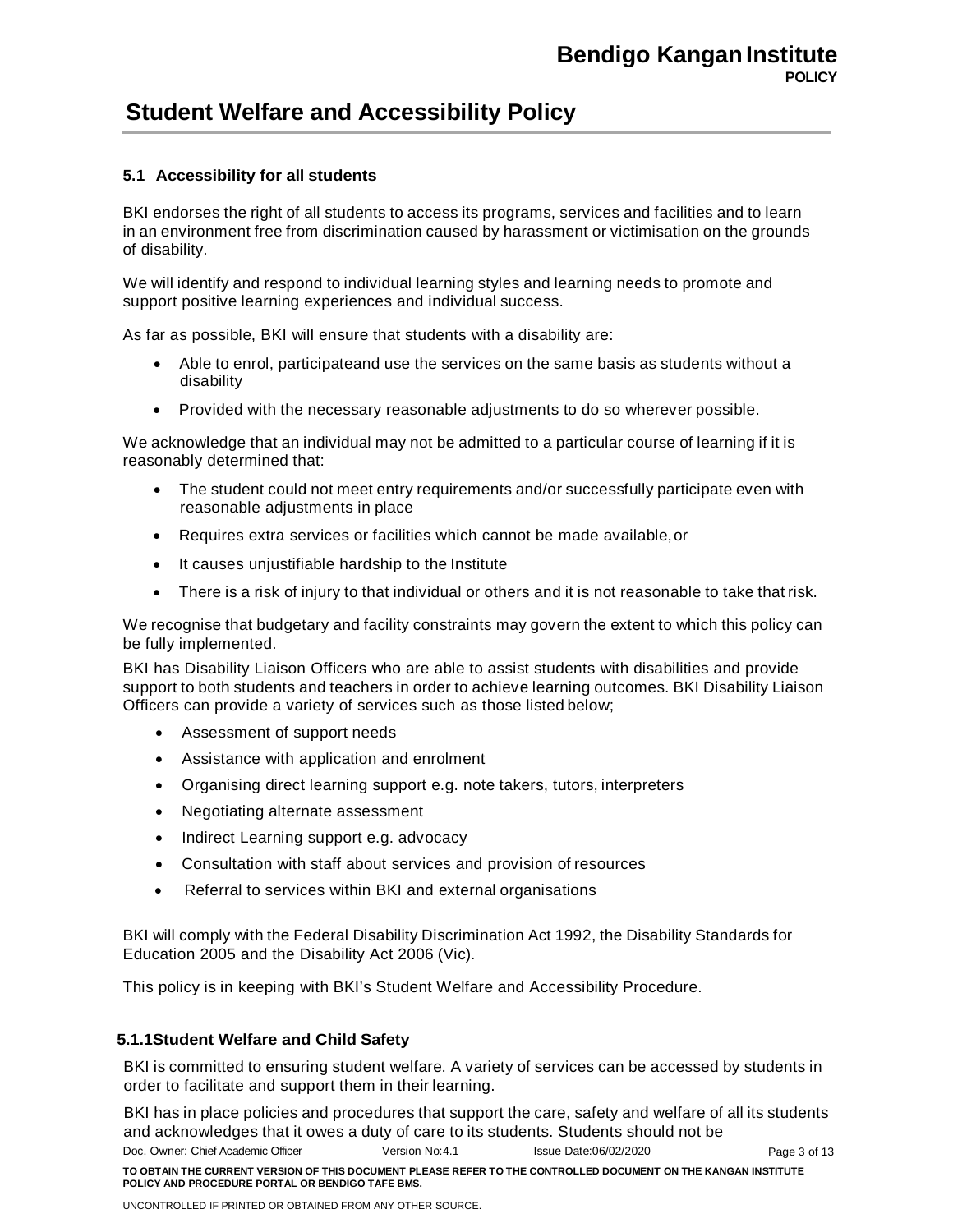injured or harmed by the state of BKI premises or things that were omitted to be done in relation to the state of BKI premises.

As a Child Safe Organisation BKI has a strong commitment to child safety and maintains robust policies and procedures which allow us to demonstrate and act on this commitment. BKI has a Child Safety Officer who is able to assist staff and students in reporting behaviour or incidents which a "reasonable person" would report.

BKI acknowledges that it owes a duty to take reasonable precautions to prevent the abuse of a child by an individual associated with the organisation while the child is under the care, supervision or authority of the organisation. This includes, but is not limited to thefollowing;

- That greater measures may need to be taken for younger students or students with disabilities
- Proper arrangements for on-site supervision of students
- Proper arrangements for supervision of students when engaged in off-site activities
- Ensuring the safety and welfare of students learning with an external provider
- Ensuring all staff understand mandatory reporting, and the failure to disclose offence and the failure to protect offence as well as the institutes procedures for reporting instances of child abuse.

### **5.1.2 Mandatory Reporting**

Where a BKI student under the age of 18 is considered to be at risk of harm, whether that harm be of psychical, sexual or psychological abuse, BKI staff will report their concerns to the regulatory authorities, in accordance with their legal and regulatory duty of care.

All adults in Victoria who have a reasonable belief that an adult has committed a sexual offence against a child under 16 have an obligation to report that information to the police.

If there is a risk that a child is at immediate risk of abuse –BKI staff must follow the Child Safe Policy and Procedure and call 000.

BKI staff must follow the Mandatory Reporting of suspected Child Abuse procedure where there is a reasonable belief that a child has been physically or sexually abused.

The definition of a "child" is that of a person under 18 years of age as per the Working with Children Act 2005

### **5.1.3 Parental consent for younger Students**

Parental/guardian consent will be obtained for students under 18 years of age where applicable, in accordance with legal and regulatory requirements. This can include instances where students need to attend excursions, work placements or leaving campus during lunch breaks if they are VCALor VETis students.

### **5.2 Student Welfare Services**

BKI offers Student Welfare by providing services that allow students to participate fully in their course of study. These services include support such as;

- Student Counselling
- **Disability Support Officers**

Doc. Owner: Chief Academic Officer Version No:4.1 Issue Date:06/02/2020 **TO OBTAIN THE CURRENT VERSION OF THIS DOCUMENT PLEASE REFER TO THE CONTROLLED DOCUMENT ON THE KANGAN INSTITUTE POLICY AND PROCEDURE PORTAL OR BENDIGO TAFE BMS.** Page 4 of 13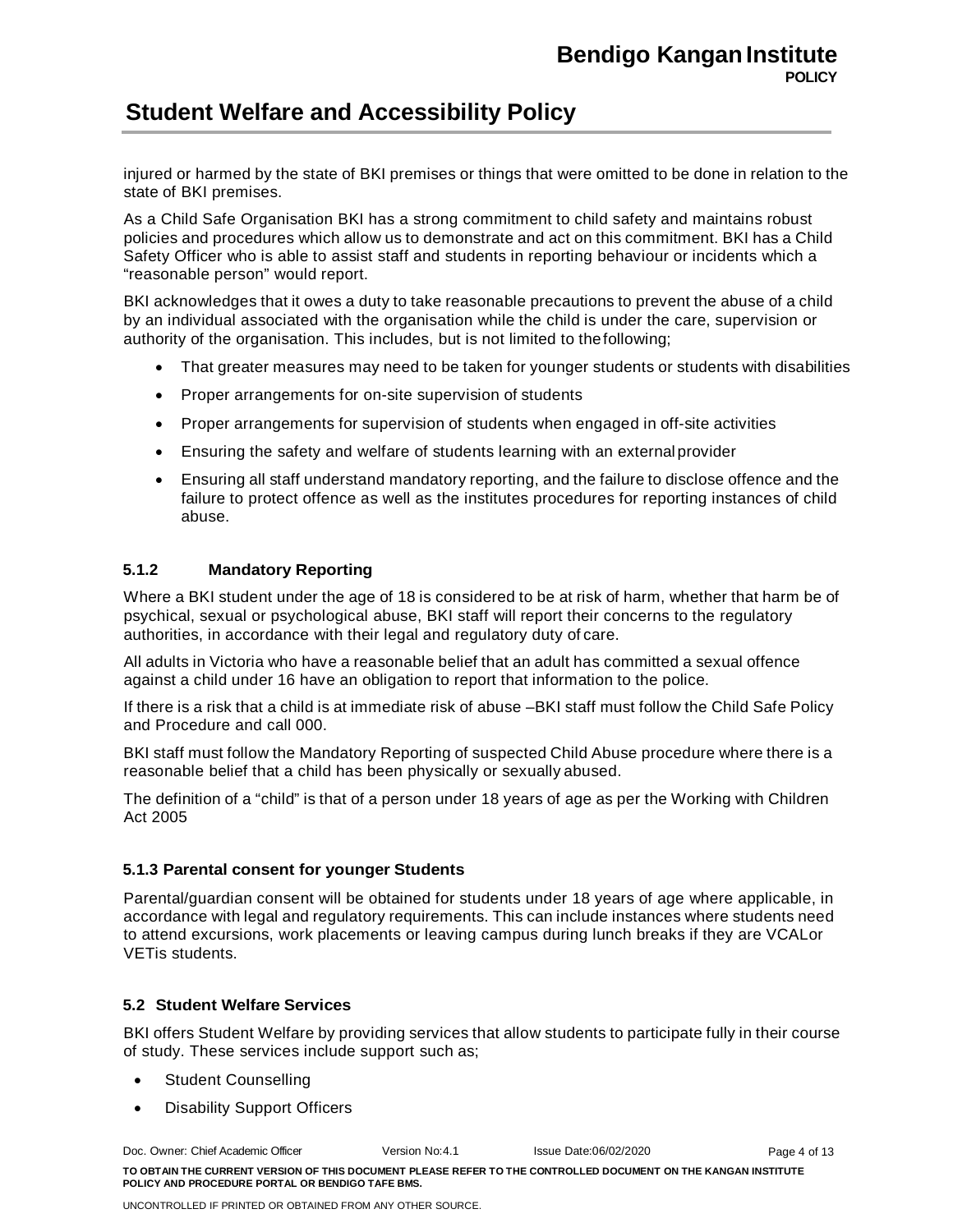- Study Support
- Learning Support
- Welfare and Financial Services Support
- Careers counselling and course advice
- An employment centre which aims to assist students with their employability skills and connect them with industry

Teaching staff also treat students with courtesy, respect and professionalism and are able to assist students with accessing services or providing referrals to services that may benefit students with their learning and welfare.

### **5.3 Communication**

Students are informed about training, assessment and support services prior to enrolling in a course of study.

Course information, student obligations, disciplinary processes, student welfare matters, learning progress and celebration or events are communicated through various means. This may include the following methods;

- A Student Handbook,
- Course overviews,
- The Bendigo Kangan Institute websites
- **Student Portals**
- Notices to parents/guardians,
- Newsletters, invitations, pre-training interviews, orientation, parent/teacher interviews, and student/teacher interviews.

BKI seeks to foster communication and cooperation between members of the institute community and to provide an environment in which issues between parties can be resolved to mutual satisfaction.

Students are informed of the Student Grievance and Complaints Policy and Procedure so that they are aware of the processes available to them to them in the event of a grievance.

Students are also informed of the availability of an Assessment Appeals Policy if they have concerns regarding the outcome of an assessment.

### **5.4 Attendance and Course Progression**

Successful course progression is expected from all BKI students. There is an expectation that assessments will be submitted as per course requirements and that students will engage with materials and tasks in order to demonstrate the required level of competency and skills in their course of study.

In order to fully participate in a course of study and to demonstrate progression, attendance by students is required where course delivery is face to face irrespective of where the delivery occurs. i.e. on campus or onsite at a workplace.

Doc. Owner: Chief Academic Officer Version No:4.1 Issue Date:06/02/2020 **TO OBTAIN THE CURRENT VERSION OF THIS DOCUMENT PLEASE REFER TO THE CONTROLLED DOCUMENT ON THE KANGAN INSTITUTE POLICY AND PROCEDURE PORTAL OR BENDIGO TAFE BMS.** Page 5 of 13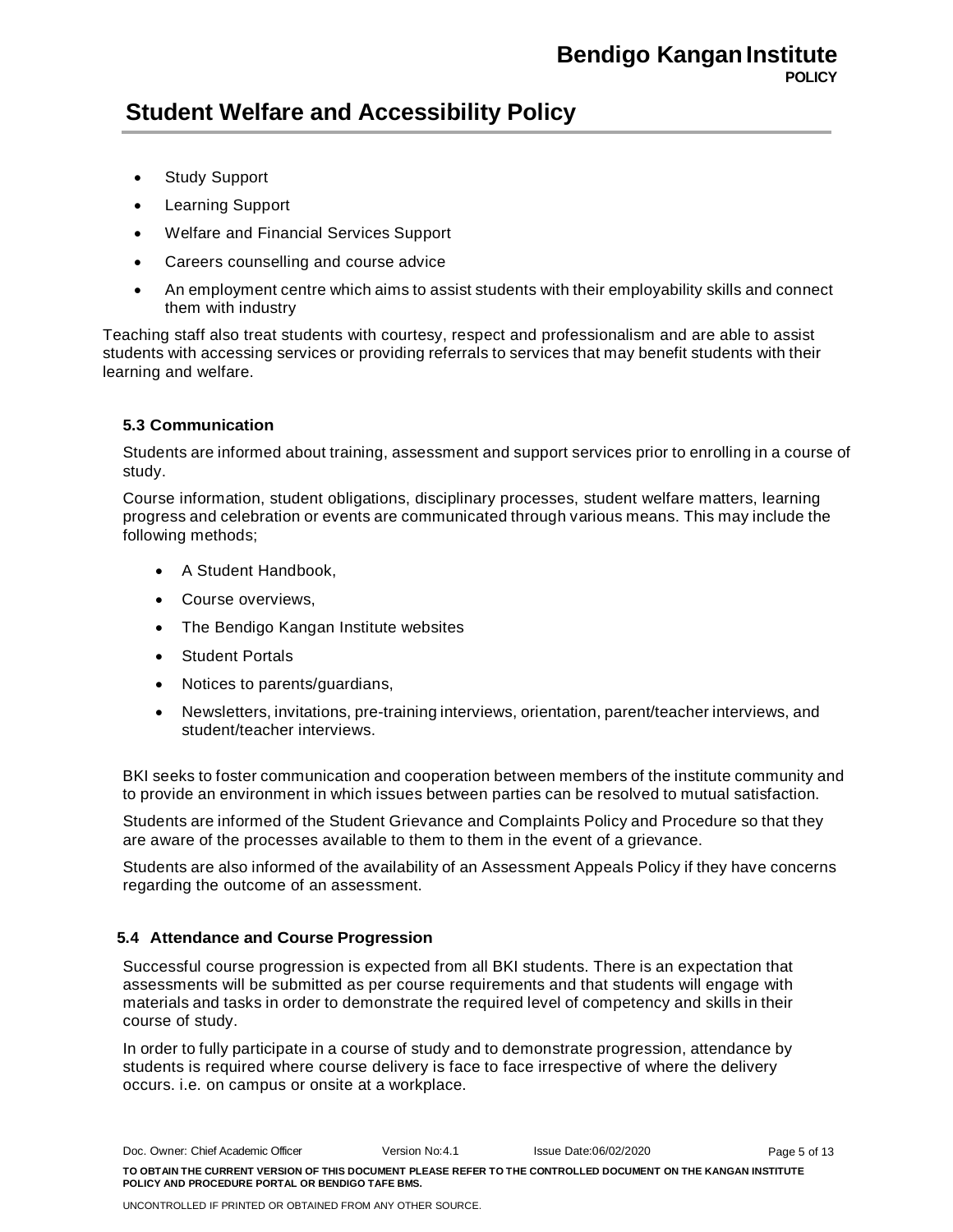### **5.5 Excursions**

Excursions are offered as part of a learning activity which allows for students to achieve learning outcomes. Students are expected to attend scheduled excursions that are related to their course of study and will be provided with written details relating to the excursion prior to the excursion taking place. All excursions must be approved by the Education Manager of the particular teaching department.

All excursions are to be undertaken with the agreement of participating students and, if under 18 years of age, with the written consent of the student's parent/guardian, upon Institute approved documentation, prior to the student leaving a BKI campus.

Prior to arranging any over- night excursion that includes students who are under 18 years of age, teaching staff will obtain Executive Director approval.

Teachers are responsible for ensuring the safety of students whilst on excursions and to anticipate "foreseeable risks". It is the responsibility of the teacher/s attending the excursion to ensure that all medical action plans, any associated medication in relation to the plan, parent/guardian details for students under 18 and a mobile first aid kit is taken on any excursion.

If there is an incident or accident that occurs to a student during an excursion, it is the responsibility of the teacher in charge to document and record the details of the incident in the BKI incident register.

#### **5.6 Practical Placements**

BKI will inform students of requirements for practical placements prior to course enrolment via marketing, student handbooks and as part of pre enrolment processes.

Practical placements for students under the age of 18 will only be undertaken with the written consent of parents/guardians.

Some practical placements will require police checks and/or Working With Children Checks prior to commencing the placement. Students will be informed of the need for this documentation in keeping with the BKI Practical Placement procedure.

Students undertaking VCAL courses will only participate in Structured Workplace Learning as per their course requirements.

In order for all students to meet any practical placement requirements provisions may be made for "reasonable adjustments."

### **5.7 Student Medical Needs**

Students are asked if they wish to disclose any disabilities or medical conditions at the time of enrolment. They may choose to disclose and provide BKI with a Medical Action Plan which is retained as per the requirements of the Privacy Act.

Medical Action plans may relate to a variety of conditions- where a student has a plan and has consented- a copy of the plan may be kept confidentially by their teacher in their class folder. If a medical need arises this information is able to be provided to ambulance/trained support staff if required.

Students are able to disclose any medical needs at the time of enrolment or seek to provide a Medical Action Plan at a later time if the need arises. Where a student requires medical items such as an EPI Pen- this must be accompanied by a signed Medical Action Plan. BKI is able to retain

Doc. Owner: Chief Academic Officer Version No:4.1 Issue Date:06/02/2020 **TO OBTAIN THE CURRENT VERSION OF THIS DOCUMENT PLEASE REFER TO THE CONTROLLED DOCUMENT ON THE KANGAN INSTITUTE POLICY AND PROCEDURE PORTAL OR BENDIGO TAFE BMS.** Page 6 of 13

UNCONTROLLED IF PRINTED OR OBTAINED FROM ANY OTHER SOURCE.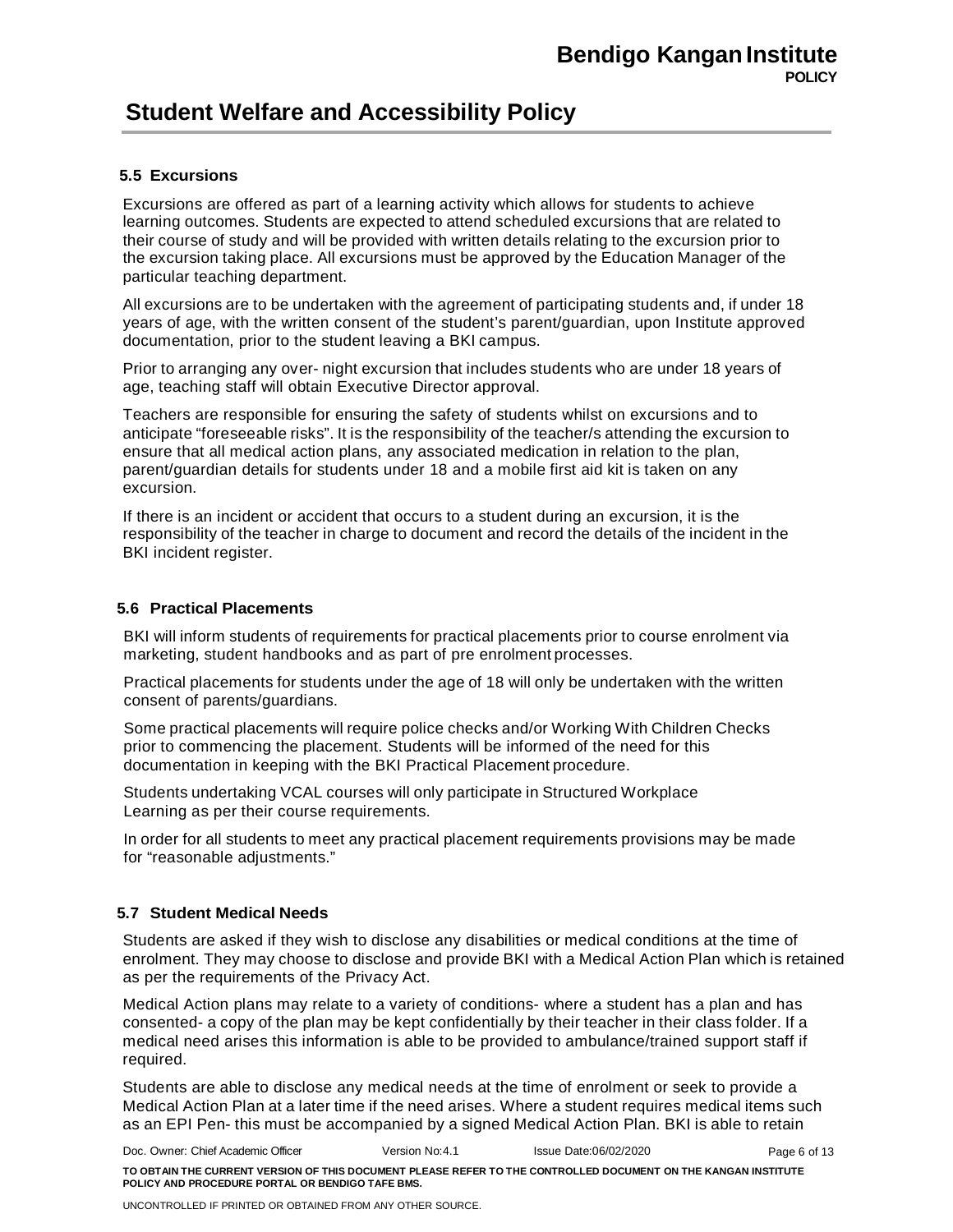an EPI Pen for a student in a locked cabinet in Student Administration. EPI Pen's should only be used by the student who has provided the device.

In the event of anaphylactic emergencies additional EPI-Pens are maintained in regional and metropolitan campus where VCAL studies are provided, however these should only be used in the event that a student does not have a current epi pen available and would be considered exceptional. The expectation is that students who are aware that they have allergies or medical conditions requiring emergency treatment would have an appropriate Medical Action Plan with accompanying appropriate medication.

### **Medication**

Medication is only distributed for a student to self-administer. BKI staff do not administer medication. If a student under 18 is unable to self-administer medication they may be assisted to administer but only with written parental/guardian consent. In the event of an emergency/accident staff trained in first aid will be notified and medical assistance sought as required as per the Student First Aid procedure.

Medication must not be distributed to any other students. The distribution of medication to another student is considered to be a breach of the Student Code of Conduct Policy and may be subject to disciplinary action as per the Student Code of Conduct Procedure.

### **5.7.1 First Aid and Ambulance Cover**

BKI has a number of staff trained in level 2 First Aid. Any person requiring First Aid treatment should advise their teacher or a staff member who can call a First Aid Officer to assist. If a First Aid Officer is unable to attend, a member of security staff may attend and render First Aid.

BKI has First Aid rooms which are accessible by emergency services if required. First Aid assistance will be provided as per the First Aid Procedure and if a determination is made that there is a medical emergency an ambulance will be called.

If an ambulance is called, the service will be at the student's expense.

### **5.8 Grievances/Feedback**

BKI provides appropriate mechanisms for students to provide feedback and to have grievances and complaints addressed efficiently and effectively, including a Student Complaint and Grievance procedure.

Students' grievances or complaints will be addressed promptly, fairly, equitably andin accordance with the principles of natural justice.

### **5.9 Student Conduct**

BKI maintains a Student Code of Conduct Policy and Procedure as well as a Code of Student Conduct. The information in relation to these documents is available on the Bendigo TAFE and Kangan Institute websites, and is provided to students at orientation.

All students are expected to adhere to the Student Code of Conduct and Student Code of Conduct Policy/Procedure at all times, including during class times, meal breaks, whilst on any campus, and when on excursion or representing Bendigo Kangan Institute.

Doc. Owner: Chief Academic Officer Version No:4.1 Issue Date:06/02/2020 **TO OBTAIN THE CURRENT VERSION OF THIS DOCUMENT PLEASE REFER TO THE CONTROLLED DOCUMENT ON THE KANGAN INSTITUTE POLICY AND PROCEDURE PORTAL OR BENDIGO TAFE BMS.** Page 7 of 13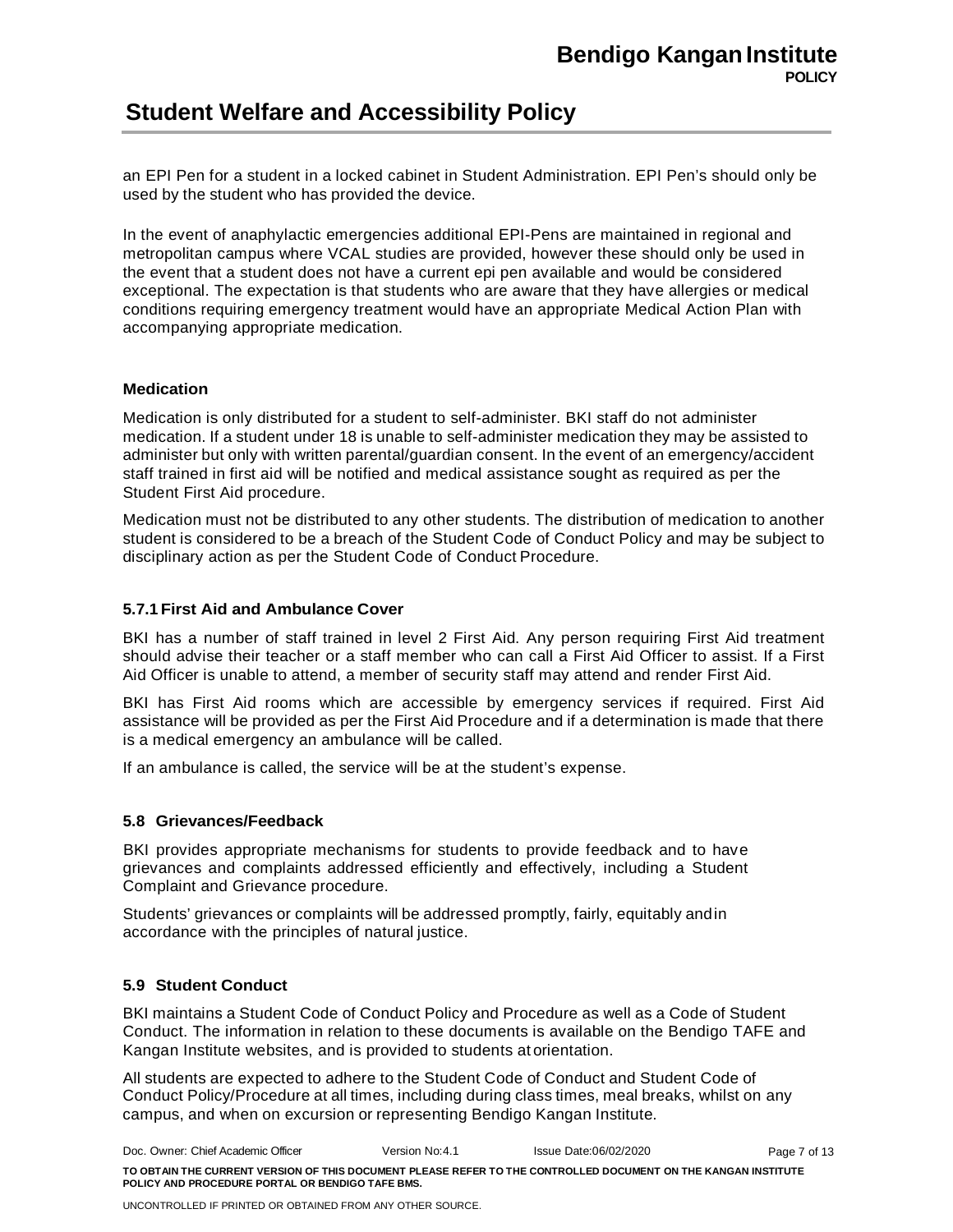It is a condition of enrolment that students agree to abide by BKI policies, processes and regulations which are publicly available via the Bendigo TAFE and Kangan Institute websites; and outlined in the Student Handbook and the Student Code of Conduct.

A student who has been alleged to have breached a BKI policy, the Student Code of Conduct, or behaved in a manner that causes disruption to the core functions of BKI will be held accountable and will potentially face disciplinary action

BKI has a zero tolerance for any form of discrimination, bullying, harassment and/or victimisation. Procedures are maintained to discourage and appropriately address instances of discrimination, bullying or harassment.

Misconduct and breaches of BKI policies by a student will be subject to fair and just disciplinary processes. Sanctions imposed will be appropriate for the seriousness of the conduct/breach, ranging up to and including termination of enrolment.

Inappropriate Behaviour is defined in the Code of Student Conduct Policy and includes behaviours such as cheating, academic misconduct, bullying, assault, harassment, offensive language and can extend to criminal activity.

The Code of Student Conduct Policy in conjunction with the Code of Student Conduct procedure lists the expectations of BKI student behaviours as well as the processes that BKI will follow in the event of unacceptable/inappropriate behaviours.

| Role                                | Responsibilities                                                                                                                                                    |  |  |
|-------------------------------------|---------------------------------------------------------------------------------------------------------------------------------------------------------------------|--|--|
| Customer                            | Provide clear and concise information relevant to all students                                                                                                      |  |  |
| <b>Service Centre</b>               | General course information<br>$\bullet$                                                                                                                             |  |  |
|                                     | Enrolment                                                                                                                                                           |  |  |
|                                     | General enquiries<br>$\bullet$                                                                                                                                      |  |  |
|                                     | Referral to Support Services as appropriate<br>$\bullet$                                                                                                            |  |  |
| <b>Facilities</b><br>Department     | Providing safe, clean and accessible buildings and physical facilities within the<br>Institute, to students where it is deemed to not cause unjustifiable hardship. |  |  |
| <b>Executive Team</b>               | The overarching responsibility of ensuring governance and compliance of this<br>policy.                                                                             |  |  |
| Marketing                           | Production and dissemination of information on courses and support services<br>in alternate and accessible formats.                                                 |  |  |
| <b>Student Support</b><br>& Welfare | Providing a range of services to include but not limited to:                                                                                                        |  |  |
|                                     | Counselling                                                                                                                                                         |  |  |
|                                     | Disability support                                                                                                                                                  |  |  |
|                                     | Recreation                                                                                                                                                          |  |  |
| Welfare                             |                                                                                                                                                                     |  |  |

### **6.0 Roles and Responsibilities**

Doc. Owner: Chief Academic Officer Version No:4.1 Issue Date:06/02/2020 **TO OBTAIN THE CURRENT VERSION OF THIS DOCUMENT PLEASE REFER TO THE CONTROLLED DOCUMENT ON THE KANGAN INSTITUTE POLICY AND PROCEDURE PORTAL OR BENDIGO TAFE BMS.** Page 8 of 13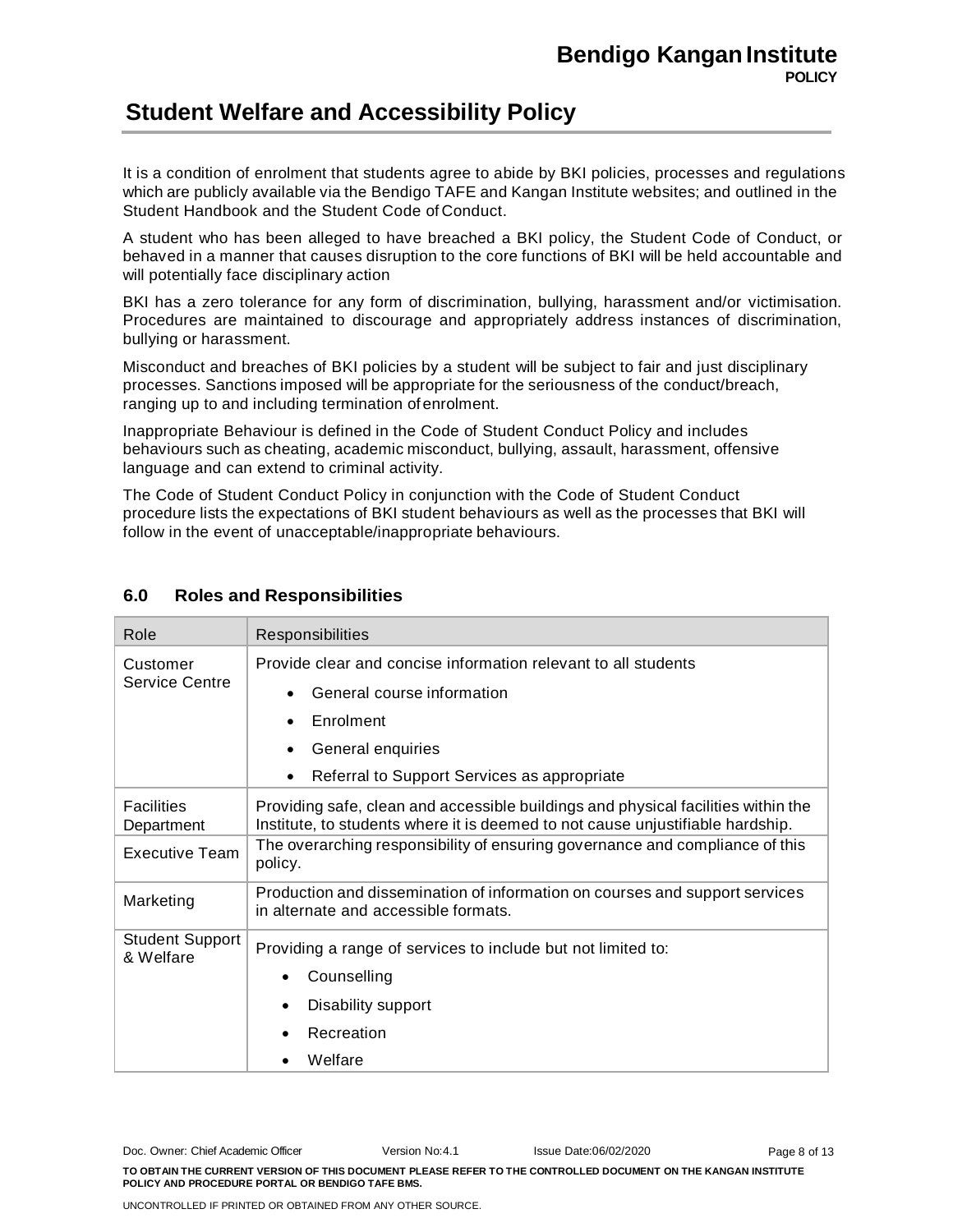| Teaching<br>departments | During application:                                                                                                                               |  |  |  |
|-------------------------|---------------------------------------------------------------------------------------------------------------------------------------------------|--|--|--|
|                         | Providing accurate, alternate and accessible information<br>$\bullet$                                                                             |  |  |  |
|                         | Provide applicants the opportunity to disclose whether they have a<br>disability or other concerns that may impact upon there prospective studies |  |  |  |
|                         | Providing assistance and support as appropriate, upon disclosure                                                                                  |  |  |  |
|                         | During selection and enrolment:                                                                                                                   |  |  |  |
|                         | Selecting all students on the same basis as all other students i.e.<br>on merit.                                                                  |  |  |  |
|                         | Making reasonable adjustments when appropriate to ensure fair and<br>equitable access to courses.                                                 |  |  |  |
|                         | During training and assessment:                                                                                                                   |  |  |  |
|                         | Making reasonable adjustments when appropriate to ensure equitable<br>$\bullet$<br>access to training and assessment in all courses and programs. |  |  |  |
| Timetabling             | Allocation of physically appropriate classrooms to enable access for all<br>students, regardless of abilities, when notified.                     |  |  |  |

### **7.0 Definitions**

| Word/Term  | Definition                                                                                                                                                      |
|------------|-----------------------------------------------------------------------------------------------------------------------------------------------------------------|
| Accessible | The degree to which a program, information, service and facilities are available<br>to students.                                                                |
| Adjustment | The act or process of changing or adapting to make it possible for a student<br>with a disability to take part in training on the same basis as other students. |
| Associates | A person or people accompanying or assisting a student or group of students.                                                                                    |
| Child      | Person under 18 years of age                                                                                                                                    |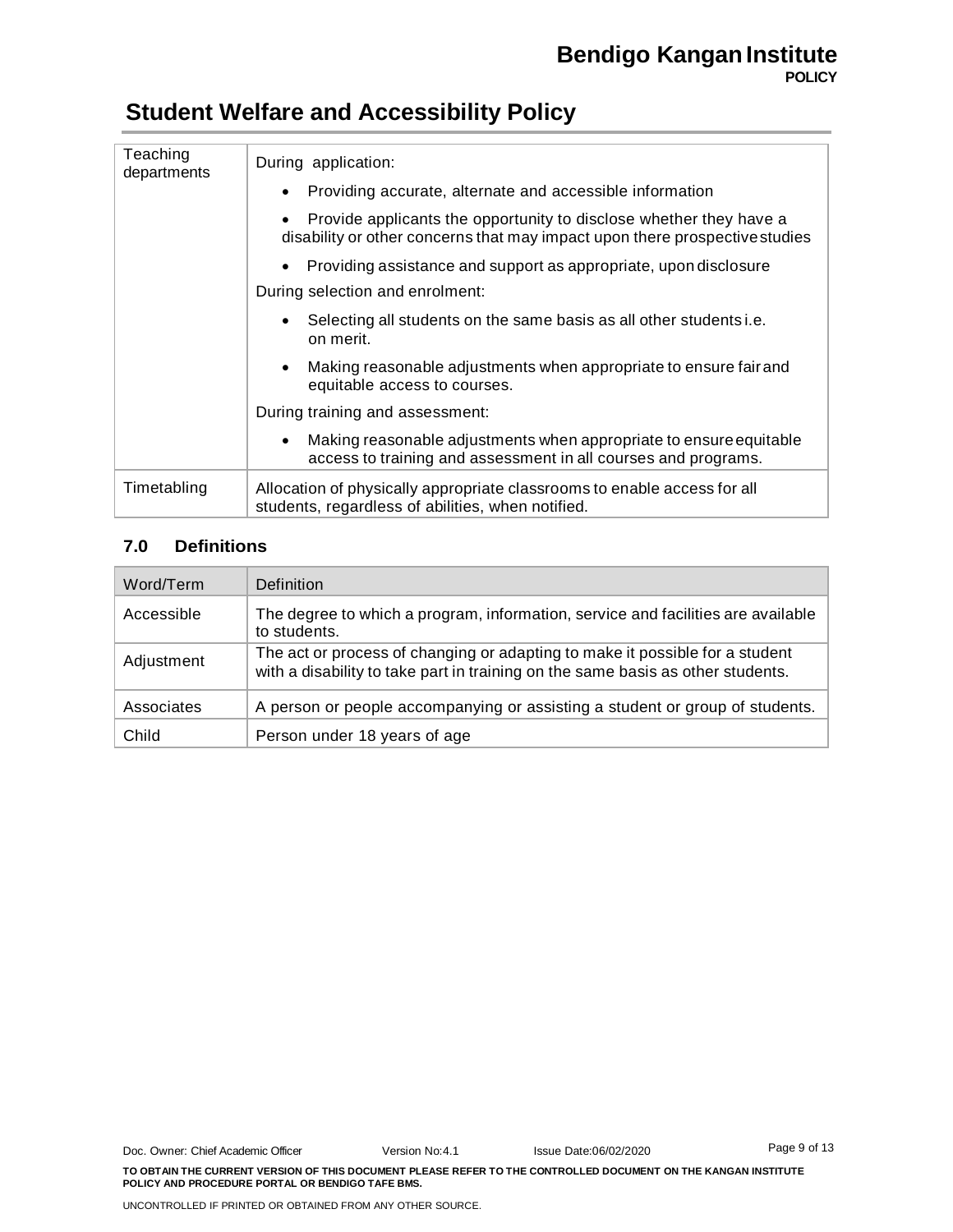### **Bendigo Kangan Institute POLICY**

# **Student Welfare and Accessibility Policy**

| <b>Disability</b>                   | (a) total or partial loss of the person's bodily or mental functions; or                                                                                                                                         |  |  |  |
|-------------------------------------|------------------------------------------------------------------------------------------------------------------------------------------------------------------------------------------------------------------|--|--|--|
|                                     | (b) total or partial loss of a part of the body; or                                                                                                                                                              |  |  |  |
|                                     | (c) the presence in the body of organisms causing disease or illness; or                                                                                                                                         |  |  |  |
|                                     | (d) the presence in the body of organisms capable of causing disease or<br>illness; or                                                                                                                           |  |  |  |
|                                     | (e) the malfunction, malformation or disfigurement of a part of the person's<br>body; or                                                                                                                         |  |  |  |
|                                     | (f) a disorder or malfunction that results in the person learning differently from<br>a person without the disorder or malfunction; or                                                                           |  |  |  |
|                                     | (g) a disorder, illness or disease that affects a person's thought processes,<br>perception of reality, emotions or judgment or that results in disturbed<br>behaviour; and includes a disability that:          |  |  |  |
|                                     | (h) presently exists; or                                                                                                                                                                                         |  |  |  |
|                                     | (i) previously existed but no longer exists; or                                                                                                                                                                  |  |  |  |
|                                     | (i) may exist in the future; or                                                                                                                                                                                  |  |  |  |
|                                     | (k) is imputed to a person.                                                                                                                                                                                      |  |  |  |
| <b>Disability</b><br>Discrimination | The denial of equal opportunity on the grounds of disability. Includes direct<br>and indirect discrimination on the basis of past, present, future and imputed<br>disability.                                    |  |  |  |
| Harassment                          | An action taken in relation to a person's disability that is reasonably likely, in all<br>the circumstances, to humiliate, offend, intimidate or distress the person or<br>their associate.                      |  |  |  |
| Merit                               | To evaluate all applicants individually on how well they meet the selection<br>criteria, assessing them, on the best evidence obtainable, on how they would<br>meet the training requirements.                   |  |  |  |
| Prospective<br>Student              | A person seeking to enrol in a course of study at the Institute.                                                                                                                                                 |  |  |  |
| Reasonable<br>Adjustment            | A measure or action taken by the Institute that means balancing the interests of<br>all without impacting too much on other people. To determine if an adjustment<br>is reasonable, the Institute must consider: |  |  |  |
|                                     | The students disability and its impact on learning<br>$\bullet$                                                                                                                                                  |  |  |  |
|                                     | The views of the student or their associates                                                                                                                                                                     |  |  |  |
|                                     | Whether an adjustment will impact on the course standards and<br>requirements                                                                                                                                    |  |  |  |
|                                     | What advantages or disadvantages the adjustments may create for the<br>people affected by it                                                                                                                     |  |  |  |
|                                     | The cost of making the adjustment                                                                                                                                                                                |  |  |  |
| Student                             | An enrolled student at the Institute.                                                                                                                                                                            |  |  |  |

Doc. Owner: Chief Academic Officer Version No:4.1 Issue Date:06/02/2020 **TO OBTAIN THE CURRENT VERSION OF THIS DOCUMENT PLEASE REFER TO THE CONTROLLED DOCUMENT ON THE KANGAN INSTITUTE POLICY AND PROCEDURE PORTAL OR BENDIGO TAFE BMS.** Page 10 of 13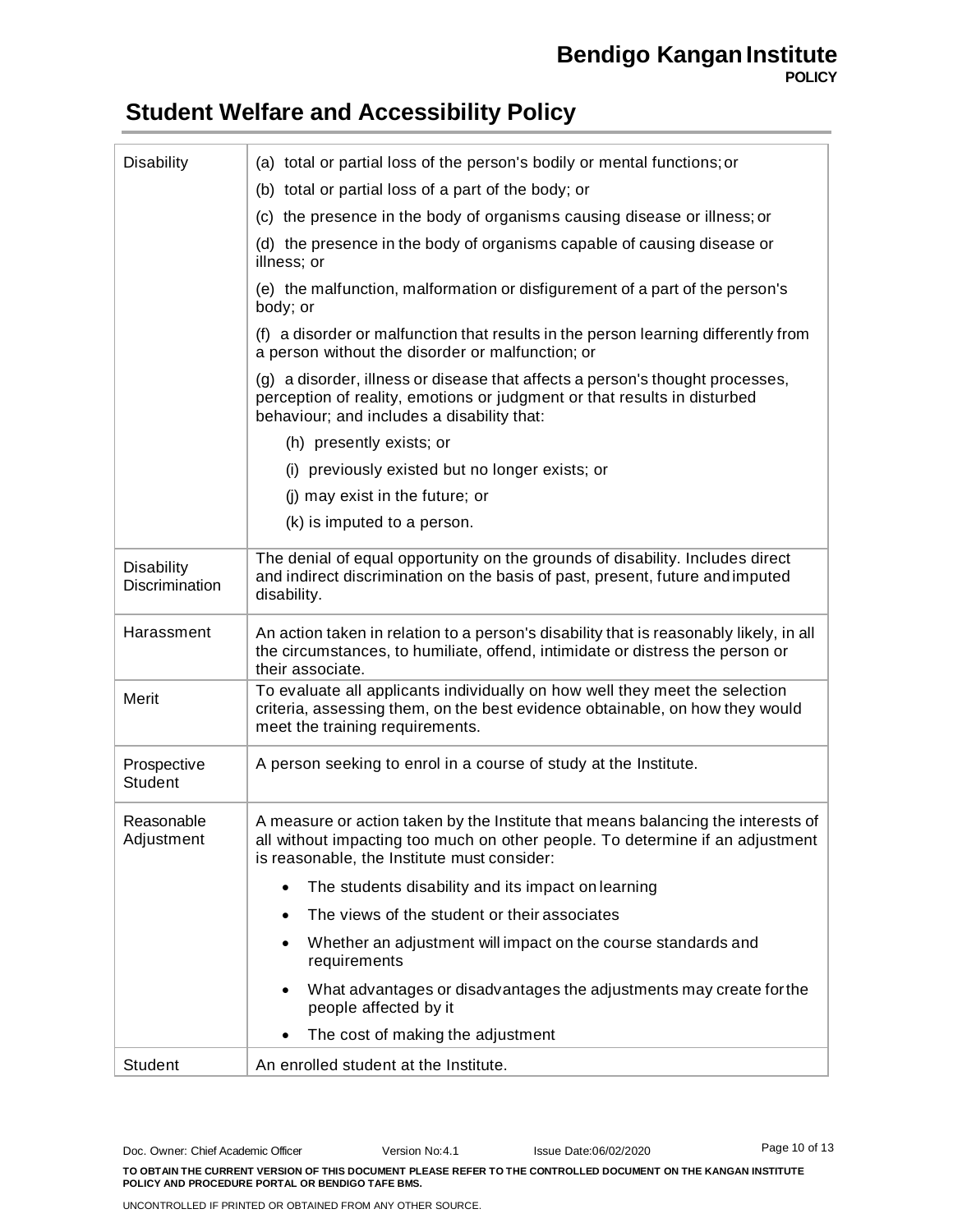| Mandatory<br>Reporting    | Reasonable belief that a sexual offence has been committed by an adult against<br>a child under 16.<br>Any adult who forms a reasonable belief that a sexual offence has been<br>committed in Victoria by an adult against a child under 16 must report that<br>information to police. It is a criminal offence not to make a report, except where<br>there is reasonable excuse. A reasonable excuse may include fear for safety or<br>where the information has already been reported. |
|---------------------------|------------------------------------------------------------------------------------------------------------------------------------------------------------------------------------------------------------------------------------------------------------------------------------------------------------------------------------------------------------------------------------------------------------------------------------------------------------------------------------------|
| Unjustifiable<br>Hardship | An exception that allows the Institute to refuse to make an adjustment because<br>the cost involved and the impact on the Institute and other people would be too<br>great. The Institute must prove that the adjustment would cause it unjustifiable<br>hardship. To do this, the Institute would need to look at:                                                                                                                                                                      |
|                           | The benefits or disadvantages that would result from making the<br>reasonable adjustment                                                                                                                                                                                                                                                                                                                                                                                                 |
|                           | The effect of the disability of the student in question                                                                                                                                                                                                                                                                                                                                                                                                                                  |
|                           | Its own financial position and the costs of making the reasonable<br>adjustment                                                                                                                                                                                                                                                                                                                                                                                                          |
|                           | <b>Source: DDA Education Standards</b>                                                                                                                                                                                                                                                                                                                                                                                                                                                   |
| Victimisation             | Subjecting or threatening to subject someone to any detriment because                                                                                                                                                                                                                                                                                                                                                                                                                    |
|                           | he or she:                                                                                                                                                                                                                                                                                                                                                                                                                                                                               |
|                           | (a) has made or proposes to make a complaint under anti-discrimination<br>legislation;                                                                                                                                                                                                                                                                                                                                                                                                   |
|                           | (b) has brought, or proposes to bring, proceedings underanti-discrimination<br>legislation;                                                                                                                                                                                                                                                                                                                                                                                              |
|                           | (c) has given, or proposes to give, any information, or has produced, or<br>proposes to produce, any documents to any person performing afunction<br>under antidiscrimination legislation;                                                                                                                                                                                                                                                                                               |
|                           | (d) has attended, or proposes to attend, a conference held under anti-<br>discrimination legislation;                                                                                                                                                                                                                                                                                                                                                                                    |
|                           | (e) has appeared, or proposes to appear, as a witness in a proceeding under<br>antidiscrimination legislation; or                                                                                                                                                                                                                                                                                                                                                                        |
|                           | (f) has reasonably asserted, or proposes to assert, any rights of any person<br>under antidiscrimination legislation; or                                                                                                                                                                                                                                                                                                                                                                 |
|                           | (g) has made an allegation that a person has done an act that is unlawful under<br>antidiscrimination legislation.                                                                                                                                                                                                                                                                                                                                                                       |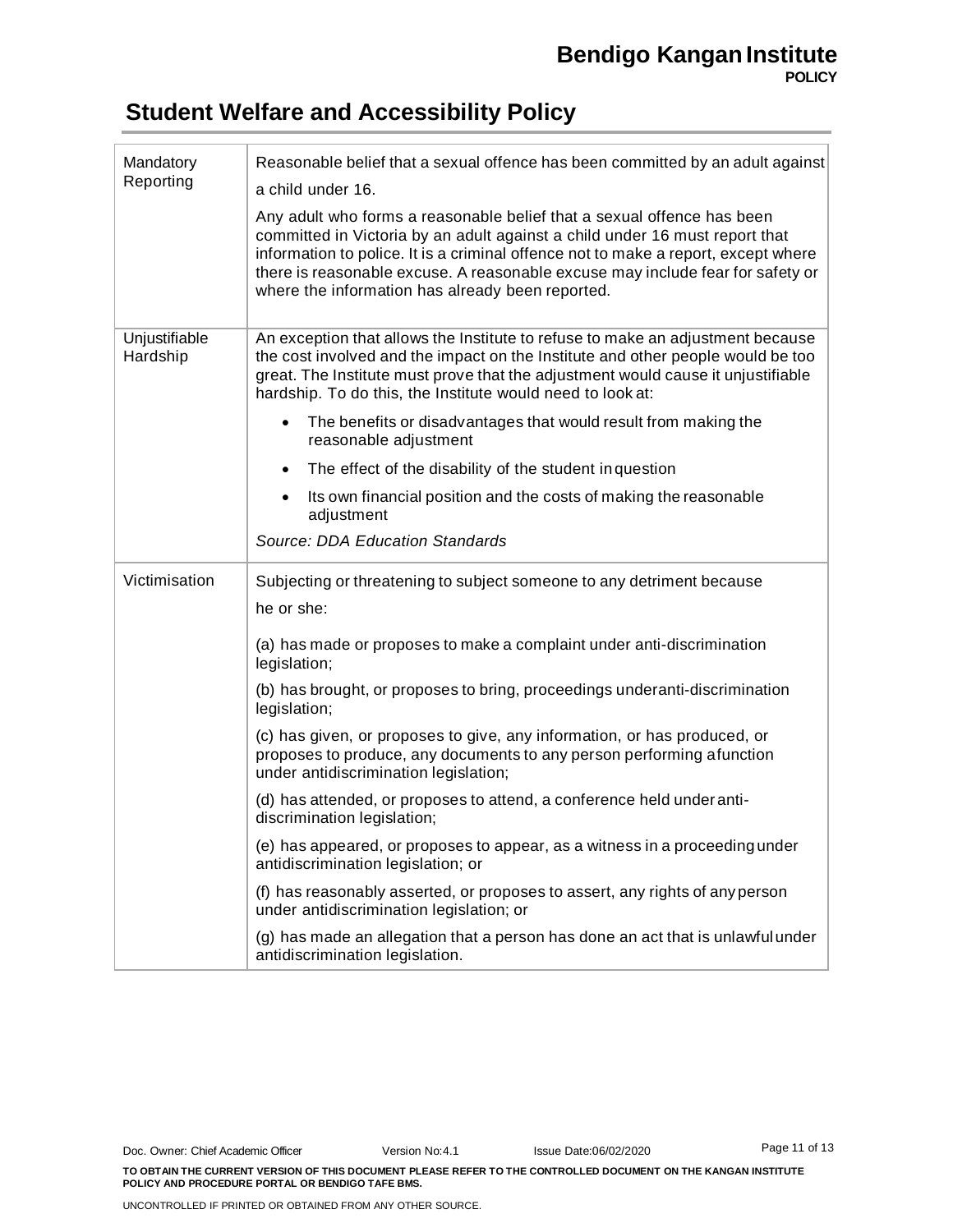### **8.0 Supporting Procedures**

| Procedure name                                         |  |  |
|--------------------------------------------------------|--|--|
| Student Code of Conduct Procedure                      |  |  |
| <b>Student Complaints and Grievance Procedure</b>      |  |  |
| <b>Child Safety Procedure</b>                          |  |  |
| Mandatory Reporting of Suspected Child Abuse Procedure |  |  |

### **9.0 Version Control and Change History**

| Ver. | Approved<br><b>By</b> | Approval<br>Date                      | <b>Issue Date</b> | Description of<br>Change                                                                                                                                          | <b>Next</b><br>Scheduled<br>Review<br>Date                        | Document<br>Owner                                     |
|------|-----------------------|---------------------------------------|-------------------|-------------------------------------------------------------------------------------------------------------------------------------------------------------------|-------------------------------------------------------------------|-------------------------------------------------------|
| 1.0  | <b>Board</b>          | 27/10/2014                            | 04/12/2014        | The content of<br>this policy<br>originated from<br>Kangan Institute<br>Supporting<br>Students with a<br><b>Disability Policy</b><br><b>POL 1.42</b><br>version 1 | 31/12/2015                                                        | Executive<br>Director<br>Learner<br>Experience        |
| 2.0  | N/A                   |                                       | 02/03/2015        | Editorial<br>change:<br>Removal of<br>logos from<br>template                                                                                                      | 31/12/2015                                                        | Executive<br><b>Director</b><br>Learner<br>Experience |
| 3.0  | 20/06/2016            | Legal Risk<br>and Policy<br>Temporary | 20/06/2016        | Merging of<br>supporting<br>students<br>with a<br>disability<br>and<br><b>Student</b><br>welfare<br>policy                                                        | Currently<br>being<br>reviewed by<br>$ED - Learner$<br>Experience | Executive<br><b>Director</b><br>Learner<br>Experience |

Doc. Owner: Chief Academic Officer Version No:4.1 Issue Date:06/02/2020 **TO OBTAIN THE CURRENT VERSION OF THIS DOCUMENT PLEASE REFER TO THE CONTROLLED DOCUMENT ON THE KANGAN INSTITUTE POLICY AND PROCEDURE PORTAL OR BENDIGO TAFE BMS.** Page 12 of 13

UNCONTROLLED IF PRINTED OR OBTAINED FROM ANY OTHER SOURCE.